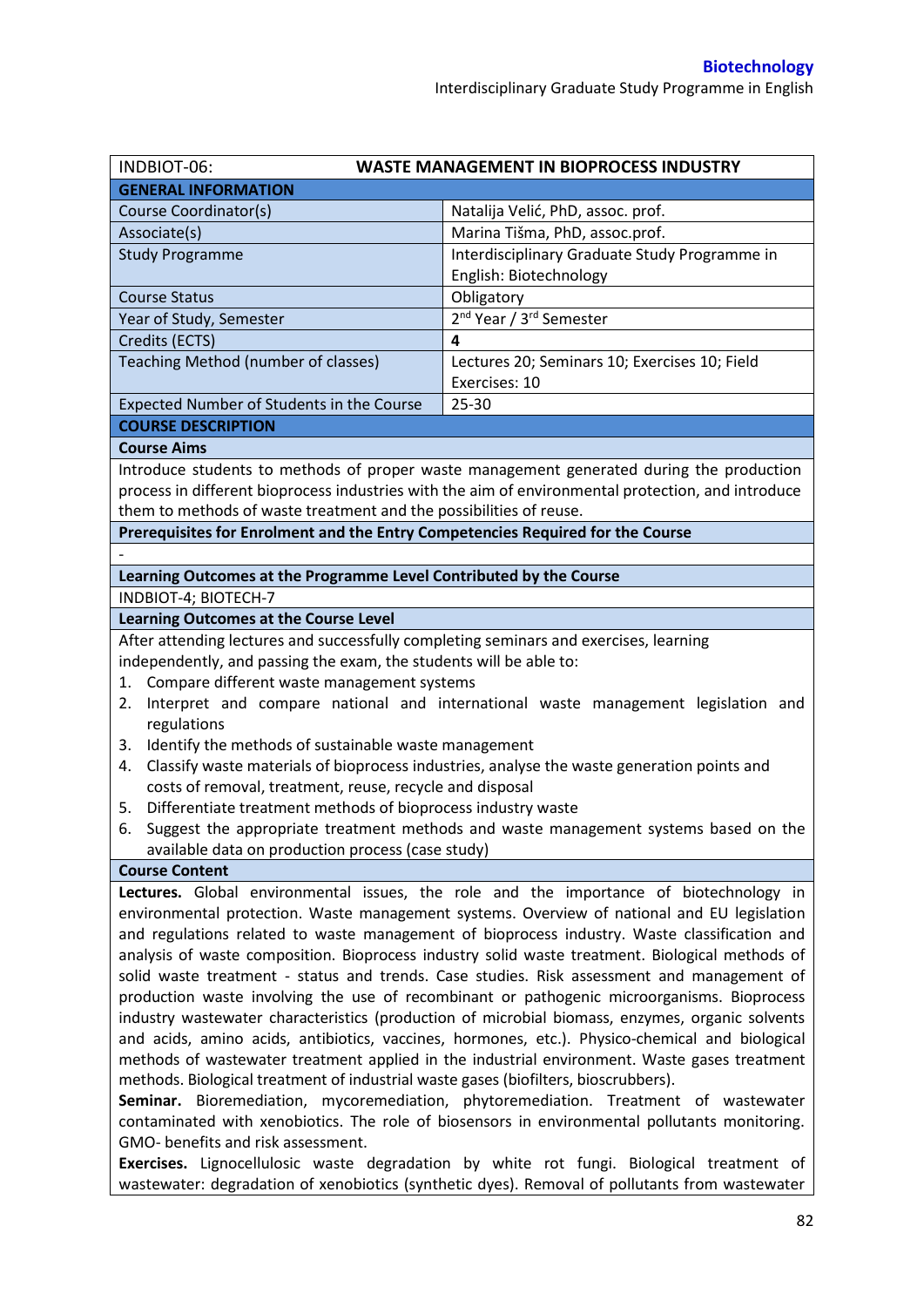by biosorption. **Field exercises**: Composting plant, biogas plant (anaerobic waste treatment) and wastewater treatment plants visits

Teaching Methods

Lectures; seminars, exercises, field course

Students' Obligations

Attendance at all forms of classes is mandatory and the students are obligated to attend all knowledge tests. The students may be absent from 30% (full-time students) and 50% (part-time students) of each of the forms of classes, provided that the absence is justified. An exercise or a seminar which has not been completed must be made up through a midterm exam.

**Monitoring the Activity of the Students** *(Connecting Learning Outcomes, Teaching Methods, and Grading)*

| <b>Class-related</b> | <b>ECTS</b>   | <b>Learning</b> | <b>Student activity</b>        | <b>Evaluation</b>                  | <b>Grade points</b> |      |
|----------------------|---------------|-----------------|--------------------------------|------------------------------------|---------------------|------|
| activity             |               | outcome         |                                | method                             | Min.                | Max. |
| <b>Classes</b>       | 0.3           | $1 - 6$         | Attendance at<br>classes       | Keeping<br>records                 | 3                   | 8    |
| Seminar work         | 1.2           | 6               | Writing a<br>seminar paper     | Presentation<br>of seminar<br>work | 10                  | 30   |
| Exercises            | 0.5           | $3-6$           | Attendance at<br>exercises     | Laboratory<br>exercises<br>report  | $\overline{7}$      | 12   |
| Final exam           | $\mathcal{P}$ | $1 - 6$         | Studying for the<br>final exam | Written exam                       | 30                  | 50   |
| <b>Total</b>         | 4             |                 |                                |                                    | 50                  | 100  |

Evaluation of the written part of the final exam

| Percentage of correct answers (%) | Grade |
|-----------------------------------|-------|
| >95.00                            | 50    |
| 90.00-94.99                       | 47    |
| 85.00-89.99                       | 45    |
| 80.00-84.99                       | 40    |
| 75.00-79.99                       | 38    |
| 70.00-74.99                       | 35    |
| 65.00-69.99                       | 33    |
| 60.00-64.99                       | 30    |

### *Forming the final grade:*

The points granted for the final exam are added to the grade points awarded during class attendance. The grading process is conducted by absolute distribution, i.e. based on total achievements, and compared to the numerical system in the following manner:

A – Excellent (5): 90-100 grade points; B – Very Good (4): 80-89.99 grade points; C – Good (3): 65- 79.99 grade points;  $D$  – sufficient (2): 50-64.99 grade points

| Mandatory Literature (available in the library and via other media) |               |                          |  |  |  |
|---------------------------------------------------------------------|---------------|--------------------------|--|--|--|
| Title                                                               | Number of     | Availability via         |  |  |  |
|                                                                     | copies in the | other media              |  |  |  |
|                                                                     | library       |                          |  |  |  |
| Woodard & Curran Inc., Industrial Waste Treatment Handbook,         |               | $\overline{\phantom{0}}$ |  |  |  |
| 2 <sup>nd</sup> Ed., Butterworth-Heinemann, 2006.                   |               |                          |  |  |  |